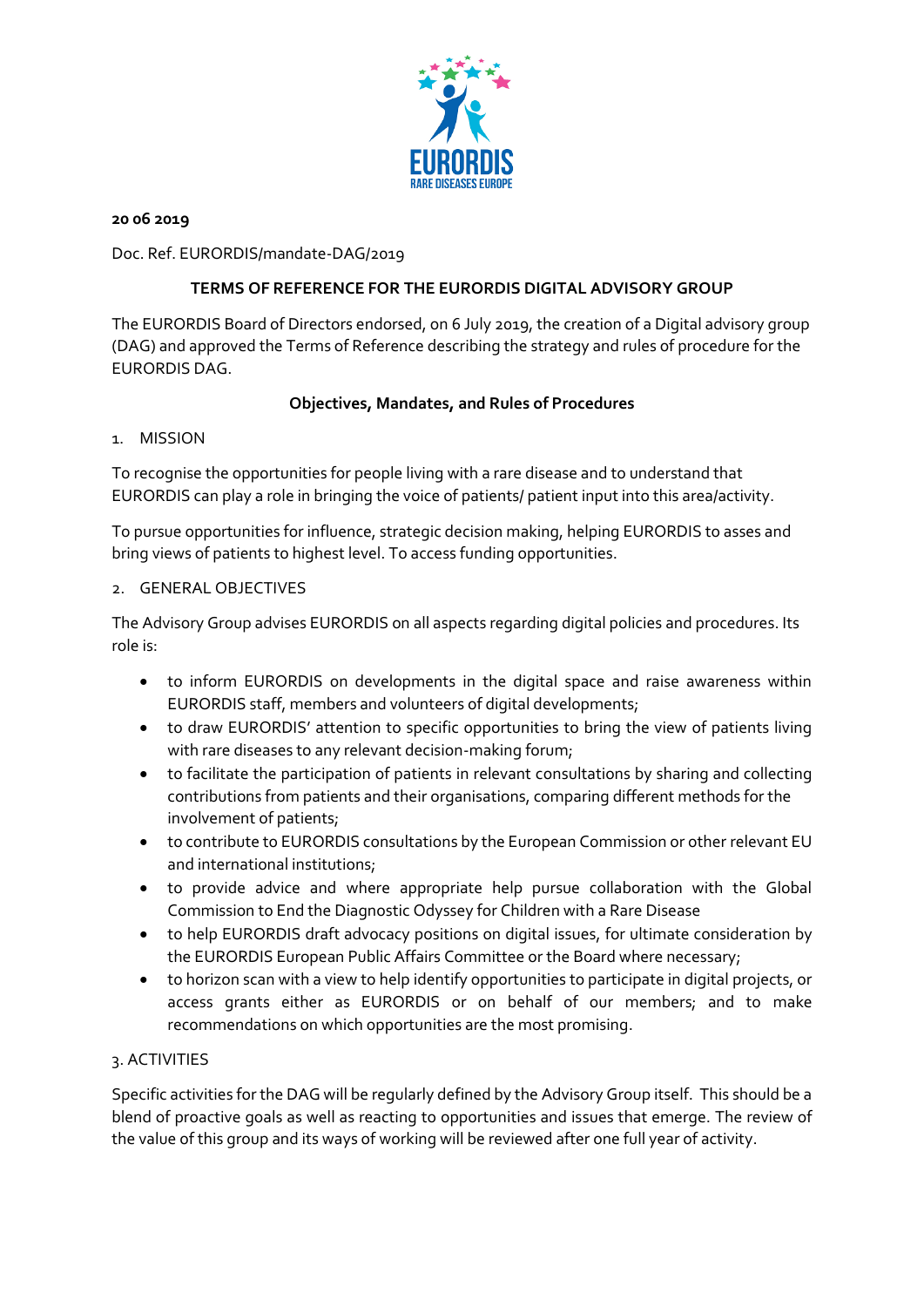

The responsibilities of the DAG include a commitment to participate actively in the work of the group and to adhere to all relevant policies. (see section 10).

## 4. COMPOSITION of the DIGITAL ADVISORY GROUP

The DAG will be composed of a **MAXIMUM of 14 representatives**, including the following:

- EURORDIS volunteers from Full and Associate Members of EURORDIS who fulfil the following criteria:
	- o availability for a minimum of four to six e-meetings and up to two face-to-face meetings per year;
	- o strong interest in digital health as evidenced by relevant professional or volunteer experience or relevant training;
	- o Previous participation/willingness to participate in EURORDIS Summer School / EURORDIS Digital Academy subject to availability;
	- o English language skills and the ability to work in English;
- The Advisory Group will also include a maximum of 4 members of EURORDIS staff serving in an ex officio capacity
- The Advisory Group will include external digital experts from EURORDIS partner organisations acting in the field. External representatives cannot exceed 50% of the group.
- The composition of the group will be reviewed after one full year of its establishment.

As representatives, staff, and volunteers are acting in their individual capacity, it is their responsibility to liaise with their organisation as necessary. It is also their responsibility to inform their organisation about the activities of the Advisory Group and their own membership.

Members of the DAG will be nominated for a term of 3 years; however, membership will be confirmed on a yearly basis based on participation and commitment.

On occasion discussion within the DAG may be subject to confidentiality, and when this is specified confidentiality must be respected by all participants.

#### 5. MEETINGS

EURORDIS aims to organise a one-day face-face session at least once per year. The meeting place and date will be decided on a case by case basis, with a view to minimising cost and maximising convenience for all participants. Other meetings will be conducted by webinar.

Expenses will be covered for EURORDIS volunteers where possible.

All meetings will be held in English.

## 6. EURORDIS' RESPONSIBILITIES

EURORDIS shall:

- Co-ordinate the work of the Advisory Group;
- Organise meetings (face to face, conference call, video conferences) of the DAG, ensuring timely circulation of meeting documents;